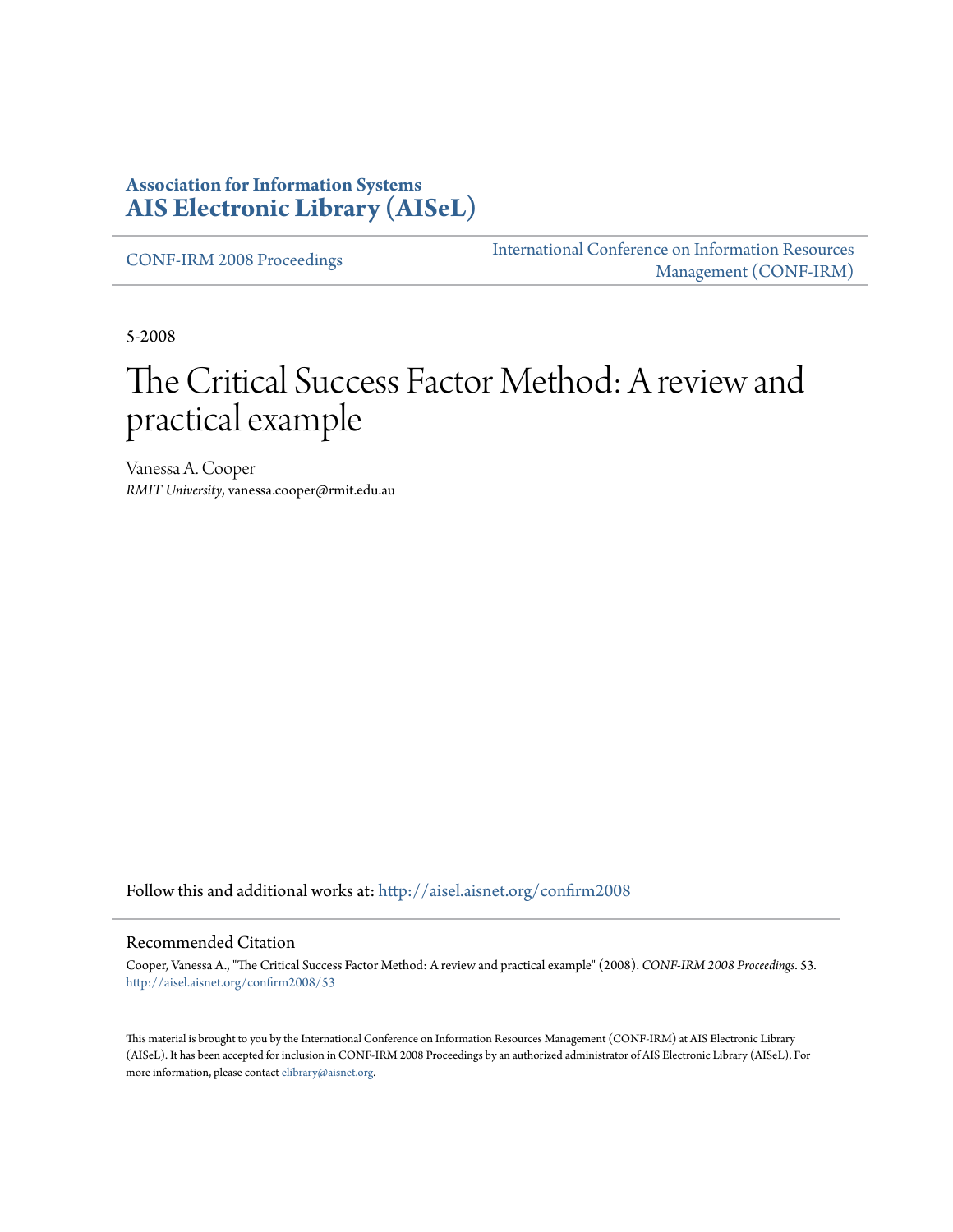## **77F. The Critical Success Factor Method: A review and practical example**

Vanessa A. Cooper RMIT University vanessa.cooper@rmit.edu.au

## *Abstract*

Since the CSF method was first proposed by John Rockart in 1979, the method has been adopted for numerous research studies in Information Systems (IS). Like many research methods, the CSF method has both its supporters and critics. Almost thirty years on, this paper provides a comprehensive review of the original CSF method and of subsequent adaptations. The primary contributions and criticisms of the method are synthesized. The paper then discusses insights gained from the application of an adaptation of the CSF method in a large study involving six multi-national IT services organisations, thereby providing guidance to researchers who may consider using the method in future research.

## *Keywords*

Critical Success Factors, Methodology.

## **1. Introduction**

The concept of applying Critical Success Factors (CSFs) to business problems dates back to the work by Daniel (1961). It was Rockart (1979), however, who first developed a research method designed specifically to elicit CSFs. CSFs were defined by Rockart (1979, p.85) as "the limited number of areas in which results, if they are satisfactory, will ensure successful competitive performance for the organisation". Much research has been conducted in Information Systems (IS) with a view to understanding the key factors which enable organisational and more specifically, IS success (e.g. Delone & McLean, 1992). Indeed, much contemporary research and practice continues to adapt the CSF method (e.g. Peffers, Gengler & Tuunanen 2003).

This paper provides a comprehensive review of the CSF method and is structured as follows. First, the stages of Rockart's (1979) CSF method and the main contributions and criticisms of the method are synthesized. Second, a discussion of adaptations to the original method is provided. Third, a discussion of the application of an adaptation of the CSF method in a recent study is provided, with a view to sharing valuable insights for researchers who may consider using the method in future research. Finally, closing remarks and recommendations are made.

## **2. Revisiting Rockart's Three Phase CSF Method**

What has become known as Rockart's CSF method (herein referred to as the "original CSF method"), was originally employed as the first phase of a three-phase IS planning project, in a specific organisation. This first phase was used to elicit the information requirements for the senior managers within the organisation, in the form of CSFs. The purpose of the second phase was to evaluate the CSFs in order to develop system priorities and to gain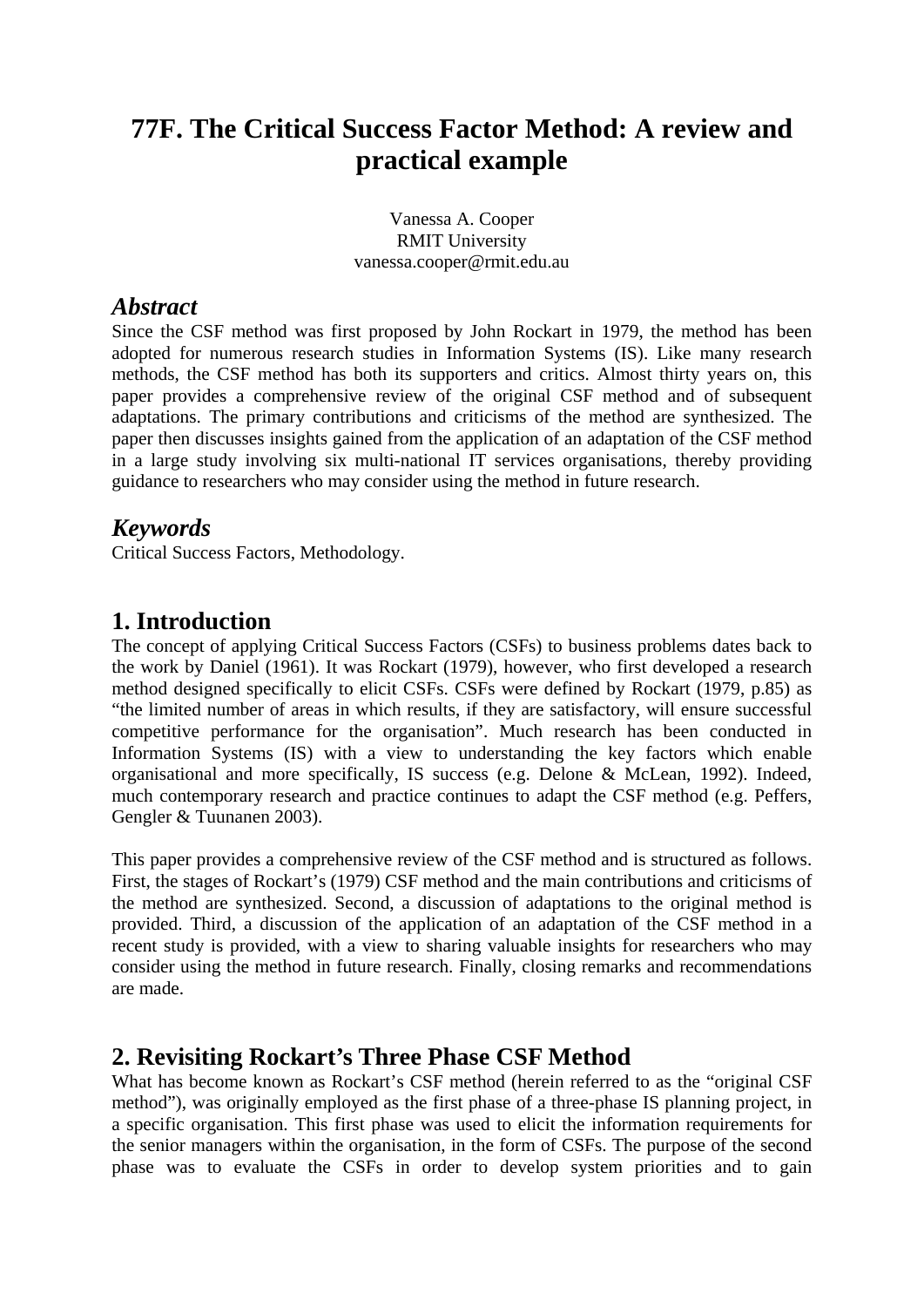management's confidence that the system priorities would support key decisions (Rockart 1979). The third phase involved creating prototypes and implementing the actual systems. This paper focuses on the elicitation of the CSFs, which forms the first phase in Rockart's methodology, described next.

## **2.1 Rockart's Original CSF Method**

While researchers have varied in the precise steps employed to elicit CSFs (e.g. Boynton & Zmud (1984) and Somers & Nelson (2001)), the original CSF method consisted of three steps: A CSF Introductory Workshop; CSF Interviews and a CSF Focusing Workshop (Rockart 1979).

The purpose of the CSF Introductory Workshop was to discuss the organisation's mission and strategy with key personnel within the organisation. The introductory workshop was used to generate a managerial perspective for systems development by determining the most important activities of the business and linking these to IS requirements. The workshop was also used to obtain active participation in the research project by key executive members and to provide a forum to explain the research methodology (Rockart 1979).

The CSF Interviews were designed to have each manger explicitly state those factors which are critical, both for themselves and the organisation (Rockart & Crescenzi 1984). Rockart (1979) encouraged participants to construct an initial list of CSFs prior to the actual CSF Interview and the interview was then used to further explore the factors. By articulating these CSFs, managers were able to sharpen their understanding of the business' priority areas. The findings from the CSF Interviews were used to determine the required functionality of the IS for the organisation and its managers.

At the CSF Focusing Workshop, the research team presented a synopsis of corporate missions, objectives, and the CSFs, constructed from an analysis of the first two steps. The synopsis provided a basis for extended discussion and was key to uncovering varying perceptions and disagreements among the management team (Rockart 1979). The workshop outcome was agreement on the company's missions and goals. This included a reduction in the original forty CSFs, to four. The CSFs were then used as input to phases two and three, which resulted in a prototype for the implementation of a management information system (MIS).

## **2.2 Contributions and Criticisms of the CSF Method**

The CSF method has been credited with making a number of contributions to IS research. Primarily these surround the simplicity of the method and its ability to focus and actively engage management attention on the most important areas of a business (Rockart 1979; Boynton & Zmud 1987; Henderson, Rockart & Sifonis 1987). Table 1 provides a summary of the key contributions of the method identified in extant literature.

Criticisms of the CSF method were first summarised by Davis (1979). These criticisms have been supported by other researchers more recently. For example, Walters (2006) highlights the difficulty in determining the correct number and type of CSFs, which is related to Davis' bounded rationality limitation. Additional limitations have also been identified, such as the need for frequent review of the CSFs as a result of changing organisational and environmental factors (Walters 2006). Table 2 provides a summary of the key criticisms of the method identified in extant literature.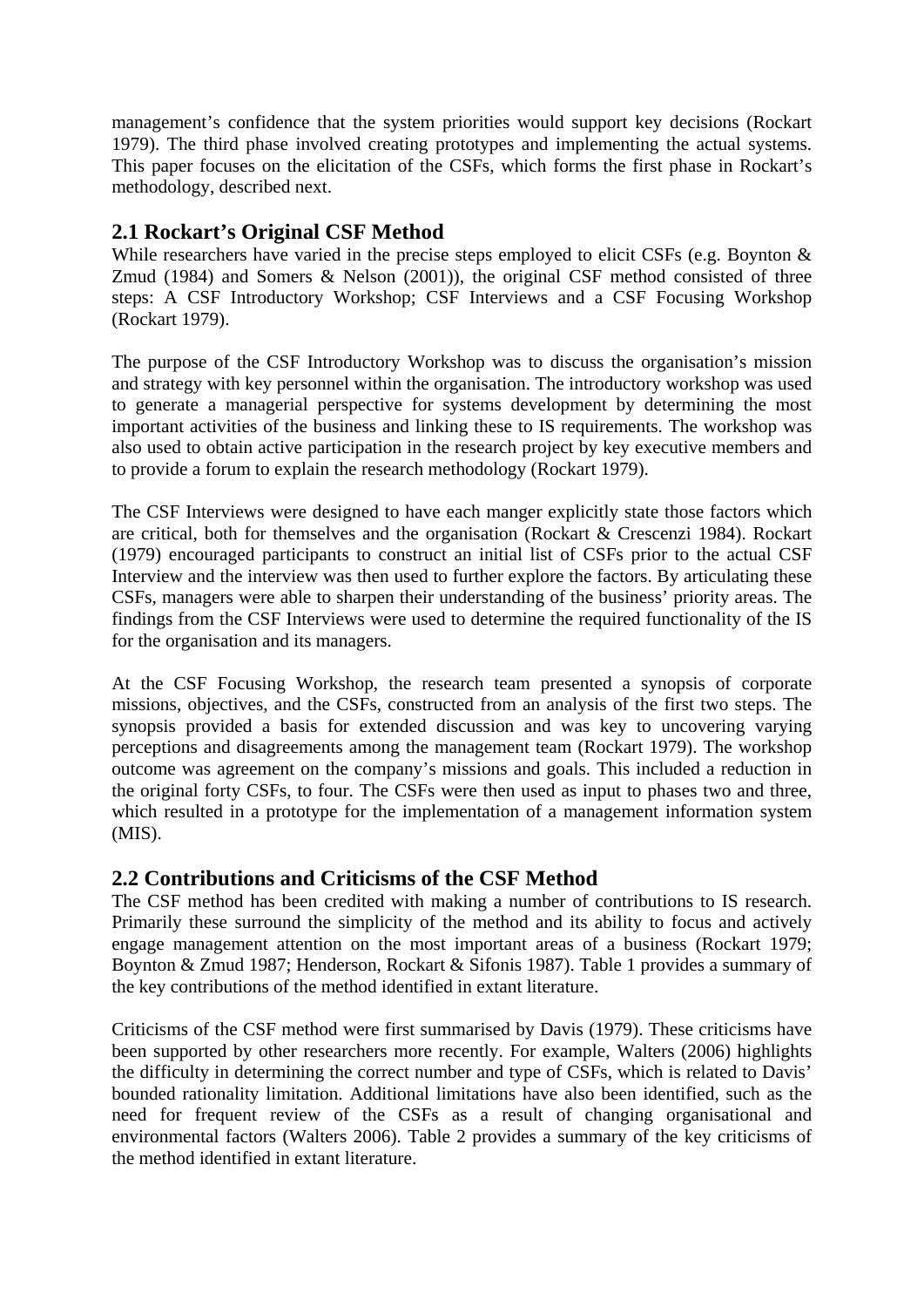Despite these criticisms, the CSF method has been adopted for a wide range of research studies. Researchers have also adapted the method in an attempt to mitigate some of the criticisms of the method, as discussed in the next section.

| Strength                                                                                  | Example Literature          |
|-------------------------------------------------------------------------------------------|-----------------------------|
| Focuses management attention on the critical areas of business.                           | Rockart (1979)              |
|                                                                                           | Boynton & Zmud (1984)       |
| Requires management to articulate CSFs, thereby sharpening their understanding of a       | Boynton & Zmud (1984)       |
| business' priority areas.                                                                 |                             |
| The method is highly understandable, relevant and useful to managers, thereby             | Boynton & Zmud (1984)       |
| increasing their commitment to, and active involvement in, CSF research.                  | Henderson et al. (1987)     |
| CSFs are derived directly from the goals of management and as such they are linked to     | Henderson et al. (1987)     |
| the business strategy, facilitating alignment between IS and these objectives.            |                             |
| CSFs provide a method to establish quidelines for monitoring and controlling              | Ferguson & Dickinson (1982) |
| organisational activities.                                                                |                             |
| Provides a linkage with other methods used to develop corporate strategy, whereby         | Munro & Wheeler (1980)      |
| stakeholders establish priorities or focus on critical opportunities to achieve strategic | Munro (1983)                |
| advantage.                                                                                |                             |
| Independent studies have yielded comparable results, indicating that potential            | Boynton & Zmud (1984)       |
| interviewer/manager biases can be overcome.                                               |                             |
| Generates user acceptance at the senior level, as senior management intuitively           | Boynton & Zmud (1984)       |
| understands the objectives of the method.                                                 |                             |
| There are numerous adaptations of the method to suit the requirements of independent      | Peffers et al. (2003)       |
| studies.                                                                                  |                             |

**Table 1** Summary of CSF Method Contributions

| Limitation                                                                                                                                                                                                                                                                                                                             | <b>Example Literature</b>                      |
|----------------------------------------------------------------------------------------------------------------------------------------------------------------------------------------------------------------------------------------------------------------------------------------------------------------------------------------|------------------------------------------------|
| People have a limited capacity for information processing and can typically only retain<br>five to nine "chunks" of information in short-term memory. Managers reduce the set of<br>CSFs to a manageable number, yet there may be more than (the typically identified) four<br>to eight CSFs.                                          | Davis (1979)<br><b>Walters (2006)</b>          |
| People have a limited capacity for rational thinking, which results in the need to construct<br>simplified models of real situations, or bounded rationality. These models may not<br>correctly reflect the real situations, being bounded by experience, training, prejudice,<br>custom and attitude.                                 | Davis (1979)                                   |
| People are limited in their ability to act as intuitive statisticians and in their inability to<br>evaluate probabilities of uncertain events and to identify correlation and causality.                                                                                                                                               | Davis (1979)                                   |
| Judgment of importance may be influenced by biasing factors, such as availability of<br>data. Most recent events or those easily remembered assume greater importance than<br>those less recent or which are not easily remembered. People tend to use data in the<br>form presented rather than transforming it, or seeking new data. | Davis (1979)                                   |
| CSFs require frequent review, for example, as a result of changing business objectives<br>or environmental factors.                                                                                                                                                                                                                    | <b>Walters (2006)</b>                          |
| A focus on measurement can result in forgetting or undervaluing "soft" elements which<br>are more difficult to measure.                                                                                                                                                                                                                | <b>Walters (2006)</b>                          |
| It is difficult to establish the right number and type of CSFs.                                                                                                                                                                                                                                                                        | <b>Walters (2006)</b>                          |
| The further participants are away from senior management, the more difficult it may be<br>for them to develop CSFs.                                                                                                                                                                                                                    | Boynton & Zmud (1984)<br>Peffers et al. (2003) |
| Validity of the method has been questioned because of threat of interviewer and<br>manager bias during the interview process.                                                                                                                                                                                                          | Boynton & Zmud (1984)                          |
| The technique needs a number of cycles and considerable organisational effort.                                                                                                                                                                                                                                                         | Boynton & Zmud (1984)<br><b>Walters (2006)</b> |

**Table 2** Summary of CSF Method Criticisms

## **2.3 The CSF Method: A History of Adaptation**

Extensions and adaptations to the CSF method have included: extensions to the domain of application; adaptations of the techniques used to elicit CSFs; and extensions to the how the results of CSF studies are presented. A synthesis of these various adaptations and extensions is now provided.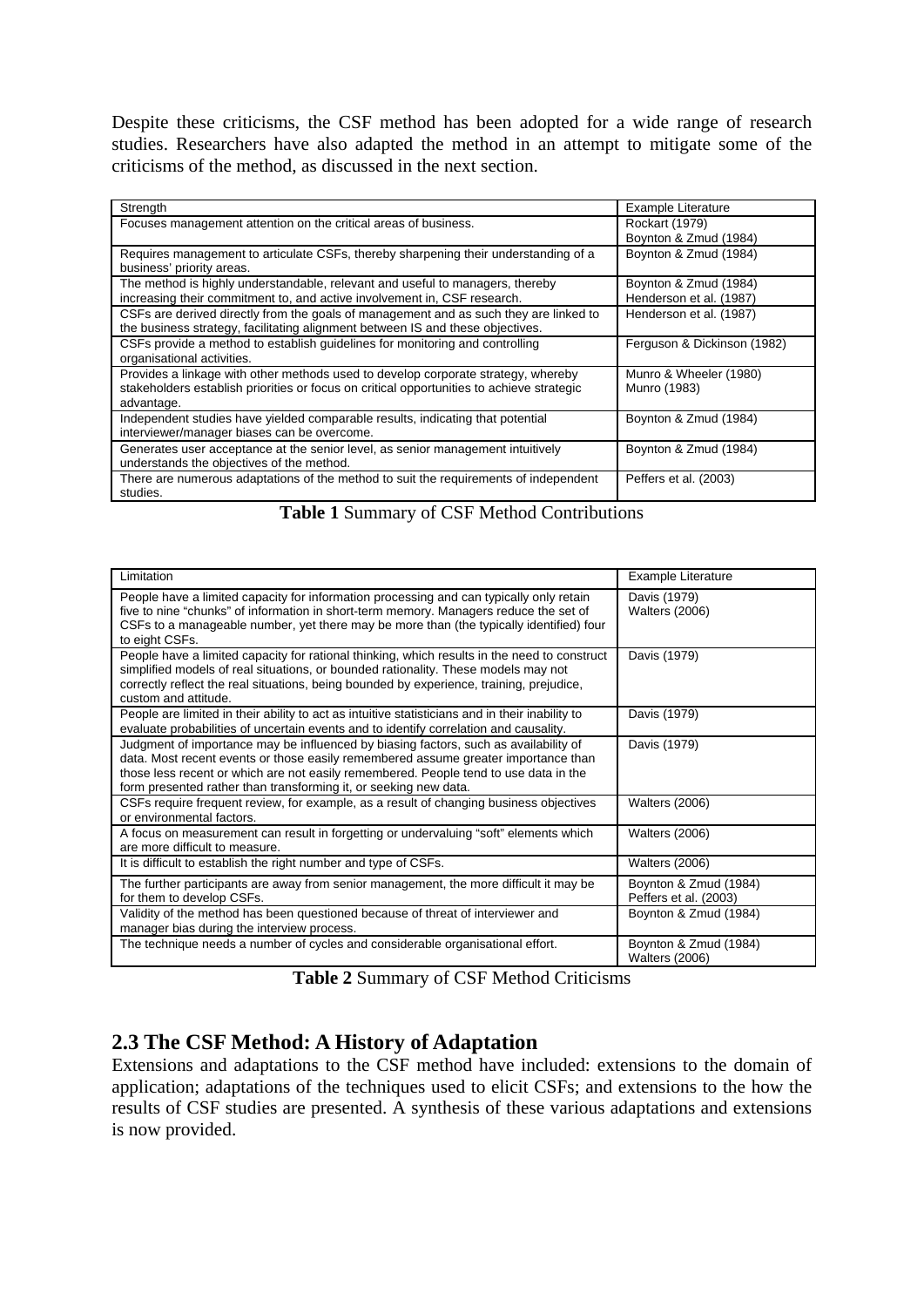#### *2.3.1 Extending the Domains and Industries of Application*

Since its introduction, the CSF method has been adopted for numerous research projects, in a growing number of domains and industries. Sample domains include requirements analysis (Rockart 1979), IS planning (Bullen & Rockart 1981) and software development (Amberg & Wiener 2006). Industries where the method has been applied include IT, hospitality, education, electronics, aeronautics and manufacturing (Bergeron & Begin 1989). In applying the method to multiple industries, researchers have identified that sources of CSFs can be from external environmental issues, such as the economic or social climate, or be derived from issues specific to a given industry or organisation (Rockart 1979). The number and type of research projects where the method has been applied is indicative of its versatility and contribution to IS research.

#### *2.3.2 Extending CSF Method Techniques*

Some researchers have adapted and extended the techniques used within the CSF method, to suit the individual requirements of their research projects. Three representative adaptations include: Extending the techniques used to identify CSFs; extending the participants in the CSF method; and adopting a staged application of the CSF method.

First, there have been a number of adaptations to the techniques used to identify CSFs. These include: constructing a priori CSFs from literature and mailing questionnaires to participants to confirm these factors (Sabherwal & Kirs 1994); substituting and/or combining the CSF Interviews with written questionnaires (Martin 1982; Somers & Nelson 2001); and the use of techniques such as nominal groups to triangulate results (Bergeron & Begin 1989). It should be acknowledged, however, that if the motivation for adapting the CSF method is to accommodate the researcher's own limitations, as opposed to being for the benefit of a research project, the adaptability of the method may be viewed as a limitation.

Second, a significant adaptation to the CSF method was advanced by Bullen and Rockart (1981) to extend the participants interviewed in a CSF study to include participants from multiple levels of an organisation's hierarchy, as opposed to focusing on executive and senior management. Recently, Peffers et al. (2003) developed an approach called Critical Success Chains (CSCs), with a view to further extending the CSF method to enable widespread participation in IS Planning. CSCs are founded on personal construct theory and involve an interviewing technique designed to assist participants throughout an organisation, who may not understand the concept of CSFs sufficiently, express their ideas effectively.

Third, originally the CSF method was used to determine the CSFs for an organisation as a whole, and was used at the highest strategic level. It has since been used, however, to determine the CSFs within specific business processes and for specific projects and strategies. For example, Somers and Nelson (2001) describe the impact of twenty-two CSFs across the implementation process of Enterprise Resource Planning (ERP) systems. By breaking the implementation phase into five stages (initiation; adoption; adaptation; acceptance; and routinisation and infusion), they argue that CSFs can be viewed as situated exemplars that help extend the boundaries of process improvement, and whose effect is much richer if viewed within the context of their importance in each stage of the implementation process.

#### *2.3.3 Presentation of the CSFs*

The results of CSF studies typically include a list of four to eight CSFs (Rockart 1979). Studies have, however, reported substantially more CSFs (e.g. Somers & Nelson (2001)). As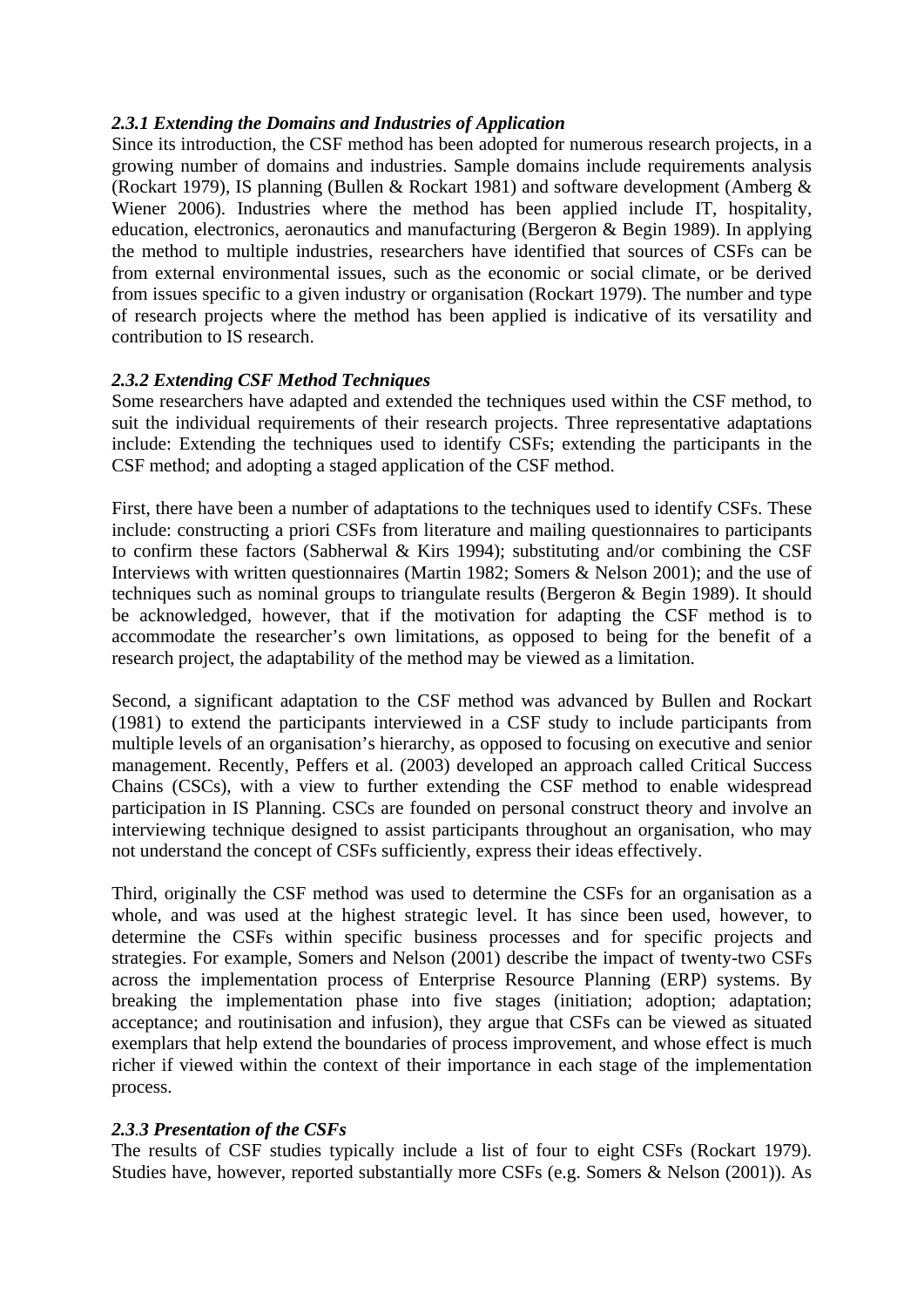a result, Boon, Corbitt and Peszynski (2004) criticise the method for producing long lists of CSFs. However, researchers have presented CSFs in a variety of formats to facilitate conceptualisation of their findings. For example, Zahedi (1987) proposed a CSF hierarchy, Somers and Nelson (2001) attempt to prioritise CSFs, while others have provided categorisation schemes (e.g. Alazmi & Zairi 2003).

## **3. An Example: The Application of the CSF Method in an IT Services Context**

Having now reviewed the CSF method, this section provides a discussion of observations made during the application of an adaptation of the CSF method in a recent research project. First, the objectives of the research project are introduced and a description of how the CSF method was applied, is given. Key outcomes from the research project emerging as a result of the application of the adapted CSF method are then presented.

## **3.1 Overview of the Research Project Objectives and Methodology**

The study used to illustrate the application of the CSF method in this paper investigated how IT support organisations can transfer after-sales IT support-oriented knowledge to enterprise customers successfully, when Web-based Self-services Systems (WSSs) are used. The study consisted of three stages: An in-depth literature review; a single case study incorporating the CSF method; and a cross-organisational focus group. All data was analysed using qualitative content analysis (Mayring 2000).

First, the subjective argumentative approach was used to conduct an in-depth literature review. A key outcome of this stage was a four-stage working model of inter-organisational knowledge transfer. This model was initially developed via reviewing a number of knowledge transfer models in conjunction with IT services literature. The four stages consisted of: initiation, implementation, ramp-up and integration. Full details of the knowledge transfer model are beyond the scope of this paper but are available in Cooper (2007).

Second, an in-depth single case study (Yin 2003) incorporating multiple methods of data collection and an adaptation of the CSF method (Henderson et al. 1987), was conducted. Rockart's original three step approach was used. First, a CSF Introductory Workshop was conducted with two senior executives to explain the methodology and objectives of the research. In addition, the importance of transferring after-sales IT support-oriented knowledge to enterprise customers when WSSs are used, to the organisation, was confirmed. The senior executives also assisted the researcher to identify suitable participants for the CSF Interviews.

All CSF Interview participants were provided with background documentation to ensure that they had an understanding of the context and objectives of the research. The study followed prior CSF research which used the method to elicit CSFs from participants at various levels of the organisation (Shank, Boynton & Zmud 1985; Peffers et al. 2003). Specifically, twelve participants were interviewed, comprising senior executives, middle management and operational staff, with a view to enabling a wide range of insights to emerge. This was considered appropriate because employees at all levels within an IT support organisation are impacted by the performance of the WSS strategy. For example, Support Agents interact directly with the WSS in the course of support work (Kapella 2003), while senior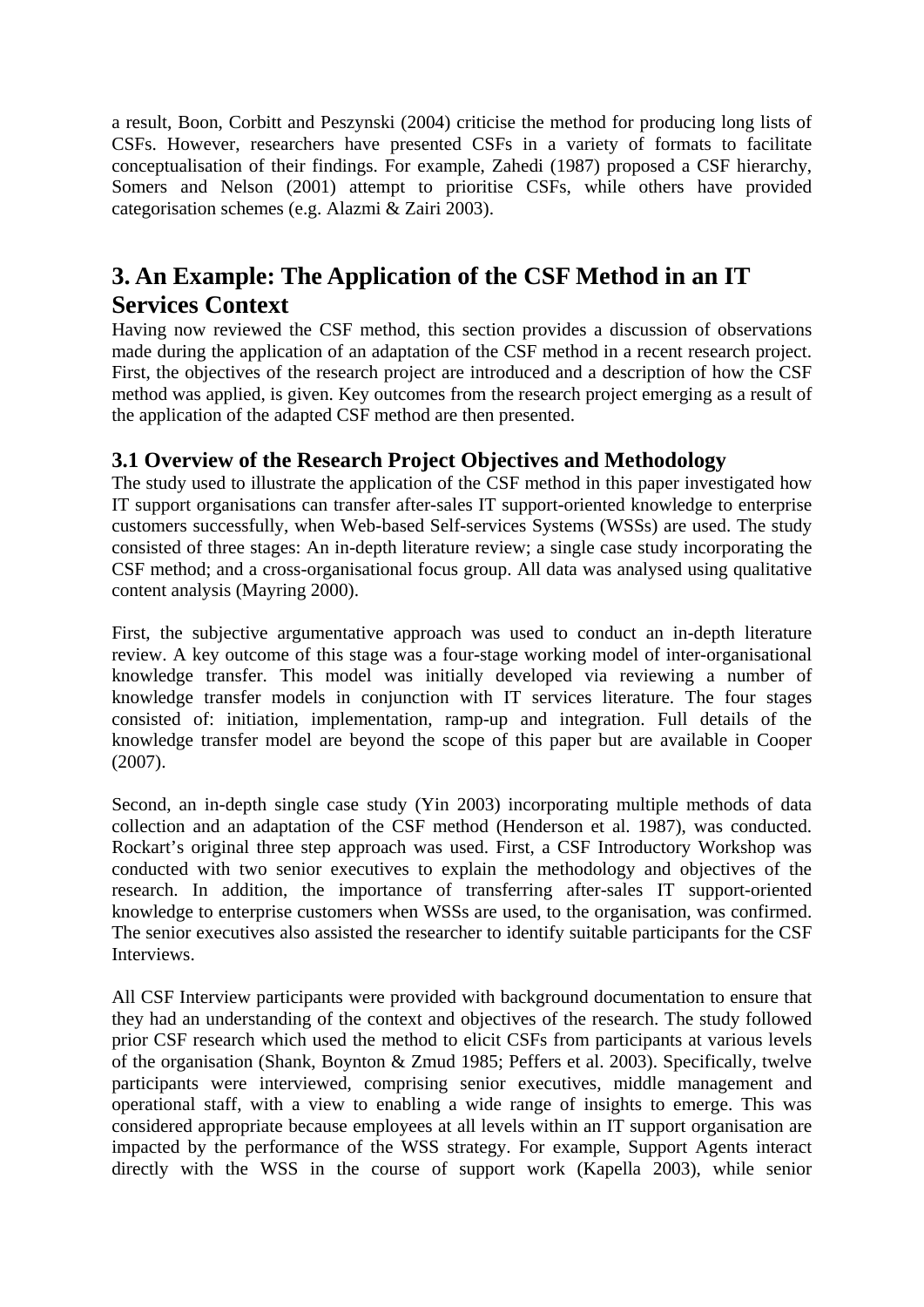management is concerned with the impact the WSS strategy on Customer Relationship Management (CRM) (Hewson 2001).

Following the approach that Somers and Nelson (2001) employed to (1) break down an ERP implementation process into well known stages, and (2) identify CSFs within each of these stages, this research applied the CSF method to the four stages within the working model of inter-organisational knowledge transfer. Specifically, this research attempted to identify the CSFs for the transfer of after-sales IT support-oriented knowledge to enterprise customers when a WSS is used, for each of the four knowledge transfer stages, as well as the knowledge transfer process overall. Prior to the interview, participants were encouraged to generate an initial set of CSFs and these were discussed in more detail during the actual interview.

Next, all CSF Interview participants were invited to attend the CSF Focusing Workshop and provided with documentation summarising the key interview findings. Notably, only five participants were available to attend. The remaining participants were provided a summation of the workshop findings and encouraged to provide feedback via email and telephone. During the workshop, participants deliberated on the CSFs identified during the CSF Interviews and discussed other key issues for knowledge transfer and enterprise customer support via WSSs.

In considering the most appropriate methods for this research project, it was determined that a single case could provide the benefits associated with in-depth insights but be limited by the fact that these insights would be provided from only one organisation (Yin 2003). Seeking greater generalisability, or in qualitative terms, an indication of transferability, a crossorganisational focus group was conducted to determine if the results of the single case were indicative of the experiences of similar organisations. The cross-organisational focus group consisted of six participants representing five comparable multi-national organisations. During the cross-organisational focus group participants deliberated the findings form the single case study. The majority of the focus group session was dedicated to discussing the CSFs and key management issues. Participants were also highly interested in how the findings of the study would be presented, to increase the accessibility of the findings.

## **3.2 Key Findings**

The purpose of this section is to highlight the type of findings which may emerge from a CSF study, rather than to discuss the implications of the findings which emerged. Full details of the study can be found in Cooper (2007).

Applying the adapted CSF method described in the previous section resulted in:

- The identification, definition and discussion of twenty-seven CSFs for the transfer of aftersales IT support-oriented knowledge to enterprise customers when a WSS is used, for the knowledge transfer process overall, and for each of the four stages of knowledge transfer;
- Enhancement of the four-stage processual model of inter-organisational knowledge transfer, in the provision of after-sales enterprise IT support services using WSSs;
- Development and discussion of a framework for classification of the twenty-seven CSFs into six CSF categories;
- Development of a taxonomy to classify the twenty-seven CSFs as generic to IT projects/specific to WSS projects and a taxonomy to classify the CSFs as generic to WSSs/specific to knowledge transfer via WSSs;
- Development of a set of performance-based/role-based CSFs by identifying Key Performance Indicators (KPIs) to measure the support organisation's performance in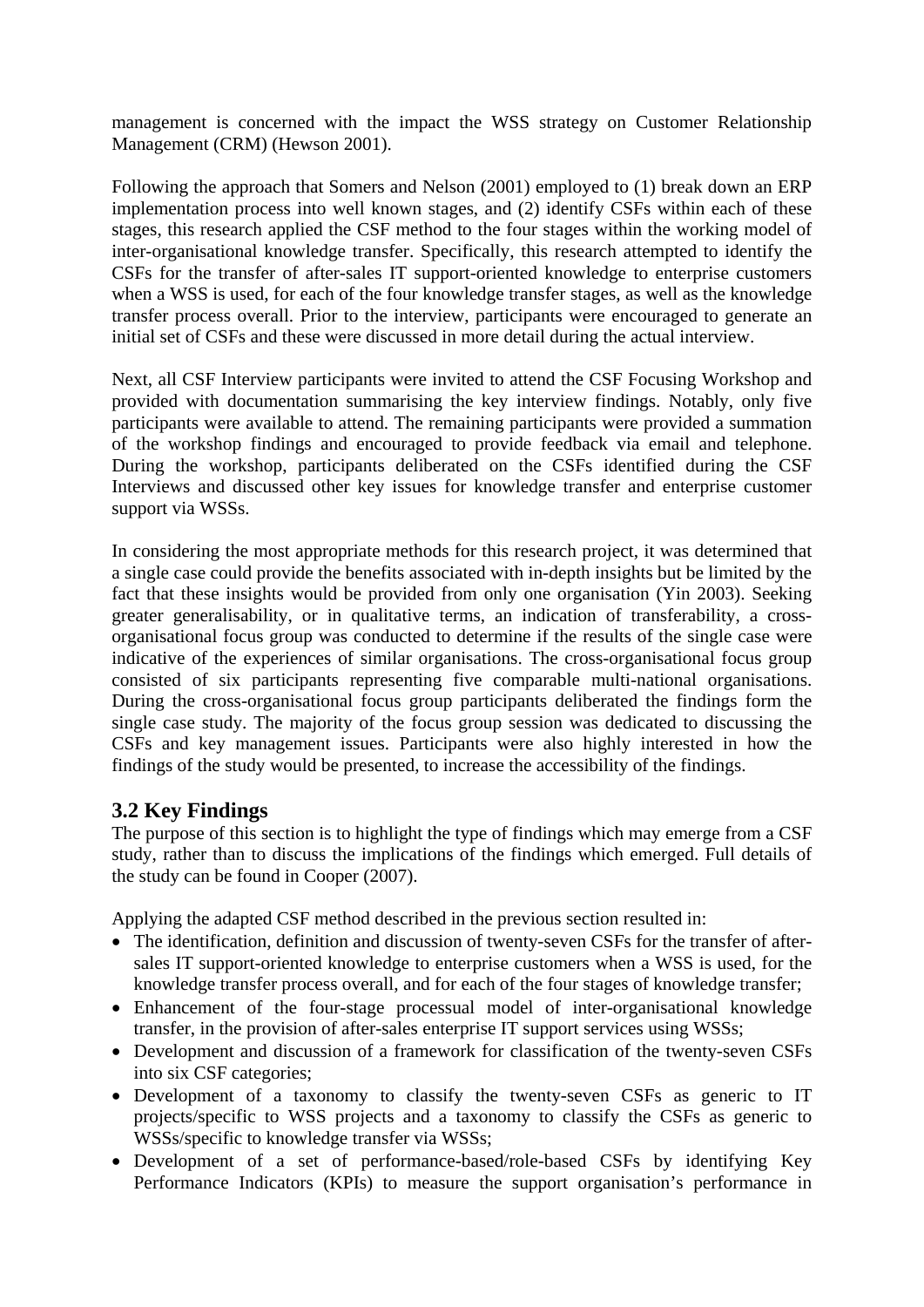respect to each CSF and job roles responsible for the management of each CSF. These findings were then presented within a "CSF Performance Measurement Matrix";

- Development of a CSF Hierarchy that organises CSFs to facilitate use of the factors by practitioners;
- Identification of the relevance of the CSFs to different B2B WSS stakeholders from the support organisation's perspective; and
- Identification and discussion of key management issues.

## **4. Reflection on Application of the Adapted CSF Method**

It is worthwhile reflecting on the strengths and limitations of the adapted CSF method adopted in the example study presented in this paper. Such a reflection can highlight the value of the method and provide guidance to researchers who may consider adopting the method in the future. The primary focus of the discussion is on the adaptation of the method to elicit CSFs across the four stages of knowledge transfer, and on the subsequent crossorganisational focus group.

## **4.1 Strengths and Limitations of Staged Application of the CSF Method**

There were two objectives of identifying CSFs across the four stages of knowledge transfer. The first was to assist participants identify a more complete set of CSFs. Arguably this objective was met as all participants identified additional factors when the knowledge transfer process was broken down into stages. On average, participants identified only five overarching CSFs (that is prior to the staged model being applied) and eleven CSFs across the four stages of knowledge transfer. Indeed, four of the CSFs were not revealed until the staged model was applied. Further, application of the staged model stimulated discussion during the interviews and resulted in more detailed descriptions of the CSFs. An additional contribution of the staged approach was that during the CSF Focusing Workshop, participants were able to reflect as a group on the distribution of the CSFs. This highlighted to management the stages where participants had not recognised the importance of some factors. This provided an opportunity for managers to take corrective action as necessary.

The second objective of using a staged approach was to identify the temporal nature of the CSFs, with a view to assisting management allocate time and resources to the CSFs when they are most relevant. However, in reviewing the distribution of the CSFs identified across the four stages of knowledge transfer, it was evident that participants held a range of views as to which stages a CSF was relevant. In only four instances did the number of participants identifying a CSF, equal the number of participants who identified it during a particular stage. Even within these factors, participants varied in their views for some of the stages relevant for the respective CSFs. Thus there was limited success in identifying the temporal nature of the CSFs using the staged approach. Nonetheless, the staged model led to the discovery that there were more factors nominated by participants for the early stages of the knowledge transfer model than the later stages. Several explanations were discussed. For example, it was queried whether interview participants were simply tired by the time the latter stages were explored. It was also discussed whether the earlier stages were more important and consequently more factors were identified during these stages. Participants did not have conclusive explanation, however, they believed that placing additional emphasis on the latter stages may provide an important opportunity to improve customer service.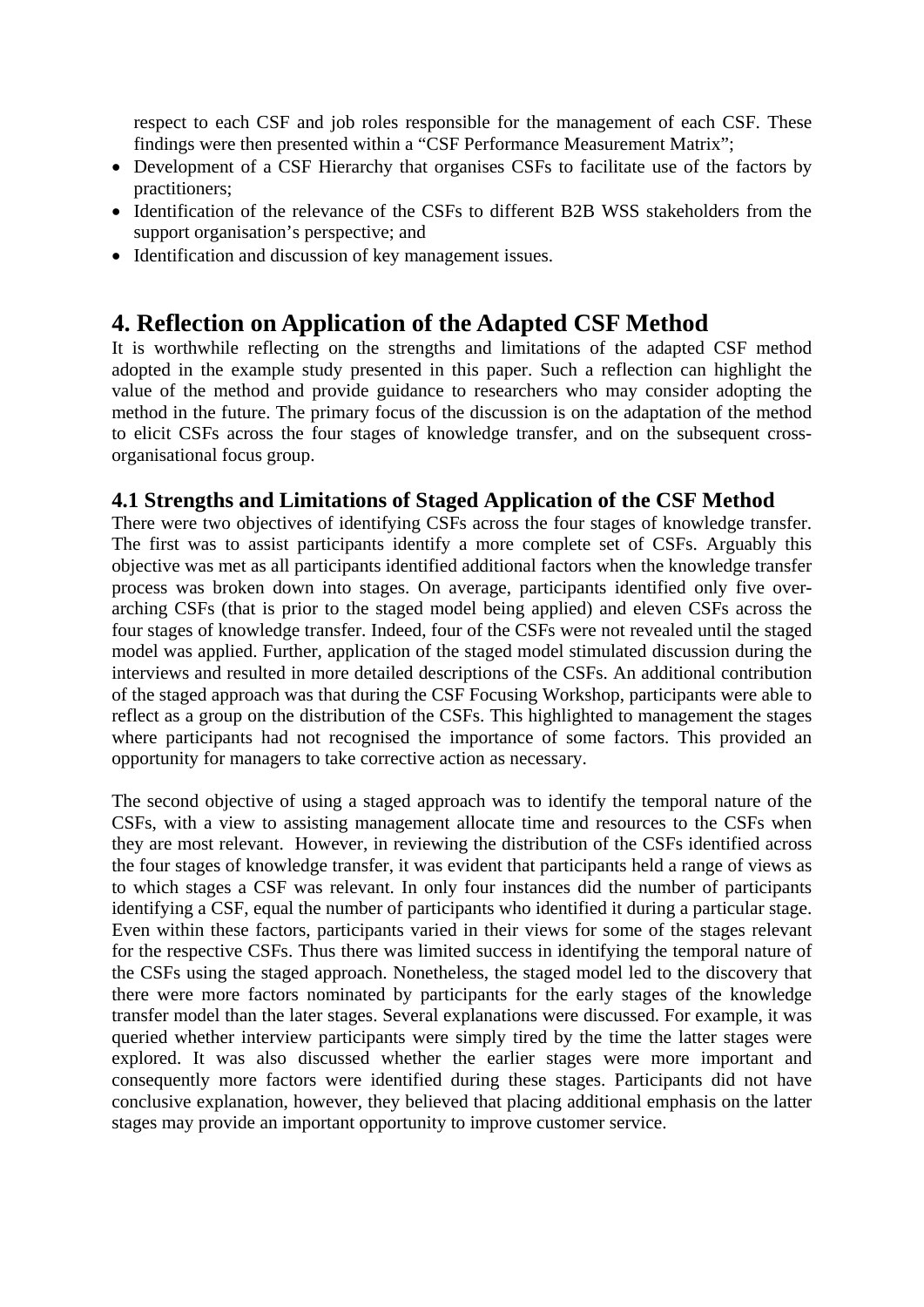A second limitation of identifying CSFs across the four stages of knowledge transfer surrounded the complexities inherent in the model. To ensure that participants had a sufficient understanding of the knowledge transfer process, it was essential that they were provided with explanatory documentation prior to, and during, the CSF Interviews. It was also important that participants were encouraged to contact the researcher prior to the interviews, if they had any concerns. While the researcher was rigorous in these administrative matters, due to the extremely busy work commitments of participants it was not always possible for them to review pre-interview documentation. To compensate, the interview time was extended, which enabled participants to ask for clarification on any issues they may have had. It is worth noting these complexities for the benefit of researchers who may adopt a similar approach in the future.

## **4.2 Strengths and Limitations of the Cross-organisational Focus Group**

While not traditionally employed as part of the application of the CSF method, the use of the cross-organisational focus group in the study provided an important method of theory validation. Lichtenstein and Swatman (2003) highlight several important benefits of crossorganisational focus groups in E-business theory validation, such as the ability to include participants from a range of different backgrounds and organisations and the ability to evoke discussion between participants which may reveal issues that otherwise may not be revealed in an individual interview. The outcomes of cross-organisational focus groups can also be useful to enhance theory being validated at a focus group (Lichtenstein & Swatman 2003).

Supporting these findings, the cross-organisational focus group in this study provided many valuable insights that were used to enhance the initial set of CSFs and related findings. These primarily surround the presentation and categorisation of the CSFs. Key management issues identified by the primary case study organisation were also confirmed as relevant to the organisations represented at the cross-organisational focus group. Three additional issues were also discussed. Indeed, participants welcomed the opportunity to discuss such issues with peers working in other organisations.

However, according to Lichtenstein and Swatman (2003), focus groups are subject to a number of criticisms. These include: their inadequacy for providing conclusive outcomes; the potential for the moderator to bias the outcome; the possibility of personalities to dominate the group; and their insufficiency when employed as the sole source of data collection. These issues were monitored during this research to ensure that they did not eventuate. A further risk, not noted by Lichtenstein and Swatman (2003), was the withholding of valuable insights for confidentiality reasons. Prior to the focus group, participants were informed that if they were concerned by this that they would not be pressed on specific issues. This issue of confidentiality was acknowledged and discussed by participants. While participants appeared comfortable with the issues being discussed during the focus group session, the researcher cannot be certain about how much information participants did not disclose, due to confidentiality reasons. Further, it is acknowledged that a cross-organisational focus group cannot provide the level of generalisability of, for example, a mass survey in a quantitative study. However, the findings in this qualitative study indicate that such a focus group can provide an indication of the transferability of the research.

Interestingly, the main limitation of the cross-organisational focus group surrounded the limited time available of participants – both prior to and during the focus group session. The cross-organisational focus group required substantial documentation to be provided to participants prior to the session and during the session itself. The researcher was diligent in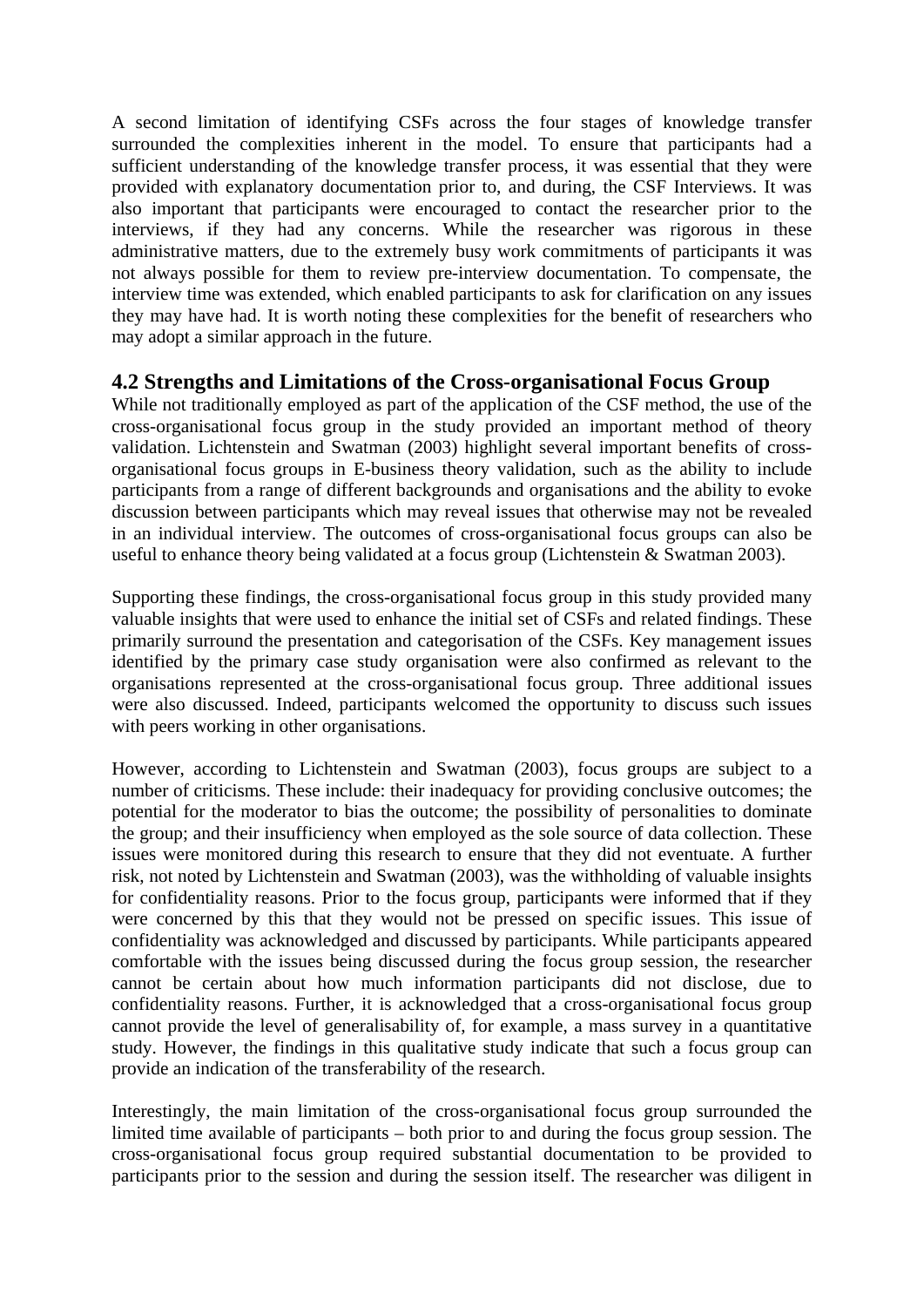encouraging participants to ask for clarification as required. The moderator was also diligent in allowing participants to clarify issues during the focus group session. However again, due to the busy work commitments of the participants, while they were able to briefly review the documentation prior to the focus group session, not all participants were able to review this as thoroughly as hoped by the researcher. Further, participants made numerous suggestions during the session as to how the findings of this research should be presented. Due to limited time, it was necessary for the researcher to integrate these suggestions following the focus group session. Consequently, to validate these outcomes the researcher was required to request further feedback from participants via email and telephone. While this did not prove problematic in this research, it is certainly worth noting the potential for difficulties in obtaining participant commitment beyond the focus group session, for future studies.

## **5. Conclusion**

This paper has provided a comprehensive review of the CSF method and its use over the past thirty years. In discussing a recent application of the method designed to elicit CSFs across a staged processual model of knowledge transfer, it has demonstrated how the method is able to elicit a more comprehensive set of CSFs from the interview process. It has shown how the findings from a CSF study are not limited to a list of CSFs. The paper has demonstrated how the use of a cross-organisational focus group can provide an effective method to determine the transferability of the findings resulting from the application of the CSF method in a single organisation, to similar organisations. Finally, the paper has provided useful insights for researchers who may consider using the method in future research.

## *References*

- Alazmi, M., and Zairi, M., "Knowledge Management Critical Success Factors", Total Quality Management, 14(2): 199-204, 2003.
- Amberg, M., and Wiener, M., "Critical Success Factors of Offshore Software Development Projects", Available at: http://www.international-outsourcing.de/CSF-Tool/csf\_identification/research\_design.html, 2006.
- Bergeron, F., and Begin, C., "The Use of Critical Success Factors in Evaluation of Information Systems: A Case Study", Journal of Management Information Systems, 5(4): 111-124, 1989.
- Boon, O., Corbitt, B., and Peszynski, K., "Reassessing Critical Success Factors for ERP Adoption – A Case Study", Proceedings of the 8th Pacific Asia Conference on Information Systems, Association of Information Systems, China, 2184-2190, 2004.
- Boynton, A.C., and Zmud, R.W., "An Assessment of Critical Success Factors", Sloan Management Review, 17(27): 84-98, Summer 1984.
- Bullen, C.B., and Rockart, J.F., "A Primer on Critical Success Factors", CISR Working Paper 69, Sloan School of Management, Massachusetts Institute of Technology, Cambridge, Massachusetts, 383-423, 1981.
- Cooper, V.A., "Knowledge Transfer in Enterprise IT Support Provision using Web-based Self-service", Unpublished PhD Thesis, Available Deakin University Library, Melbourne, 2007.
- Daniel, R., "Management Information Crisis", Harvard Business Review, 39(5): 111-21, 1961.